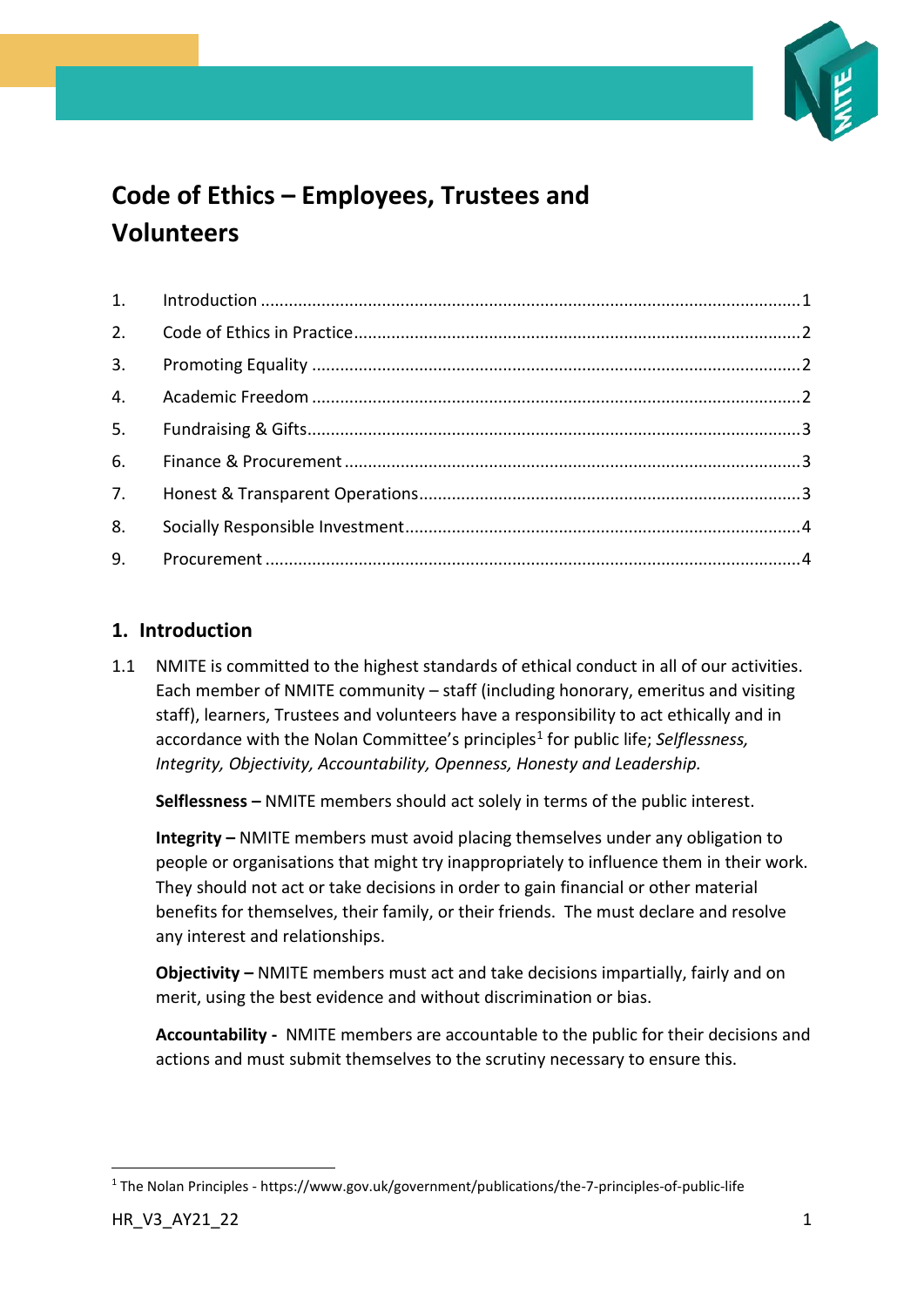

**Openness –** NMITE members should act and take decisions in an open and transparent manner, Information should not be withheld from the public unless there are clear and lawful reasons for so doing.

**Honesty –** NMITE members should be truthful

**Leadership –** NMITE members should exhibit these principles in their own behaviour. They should actively promote and robustly support the principles and be willing to challenge poor behaviour wherever it occurs.

- 1.2 Ethical conduct means acting consistently in a way that is ethical and fair and encouraging others to do likewise; it should not be an isolated response to a specific situation.
- 1.3 NMITE recognises that ethical queries can arise in a variety of circumstances. It is the responsibility of all members of NMITE to act ethically. If in doubt about how to resolve an ethical dilemma, the following guidance for individuals on decision making will help form the basis for good ethical behaviour.

# <span id="page-1-0"></span>**2. Code of Ethics in Practice**

- 2.1 Every member of NMITE is expected to act with integrity in their work. Good ethical conduct is not an isolated response to a specific problem, but the process of making effective choices from day to day. When dealing with a situation with ethical implications, you should consider the following questions and guidance.
- 2.2 Are you confident that your decision is the correct action?
	- i. Could you happily justify your behaviour to your Manager or a colleague or friend if asked?
	- ii. What would your actions look like if published in the media?
	- iii. What could go wrong as a result of your decision for you, your colleagues, other stakeholders or NMITE as a whole?

# <span id="page-1-1"></span>**3. Promoting Equality**

3.1 NMITE is committed to an inclusive learning and working environment that will enable staff and learners to reach their full potential, in accordance with NMITE's Equality, Diversity and Dignity in the Workplace Policy. This accords with the duties under the Equality Act 2010 to treat learners, staff and visitors to NMITE with dignity and respect, not to unlawfully discriminate as set out in the Equality Act, and to promote good relations and equal opportunities.

# <span id="page-1-2"></span>**4. Academic Freedom**

4.1 Academic Freedom is an important consideration in ethical matters relating to research and teaching. NMITE's commitment to academic freedom is incorporated within the founding principles. NMITE will ensure that members of Academic Staff have the freedom within the law to question and test received wisdom, and to put forward new ideas and controversial or unpopular opinions, without fear of reproach.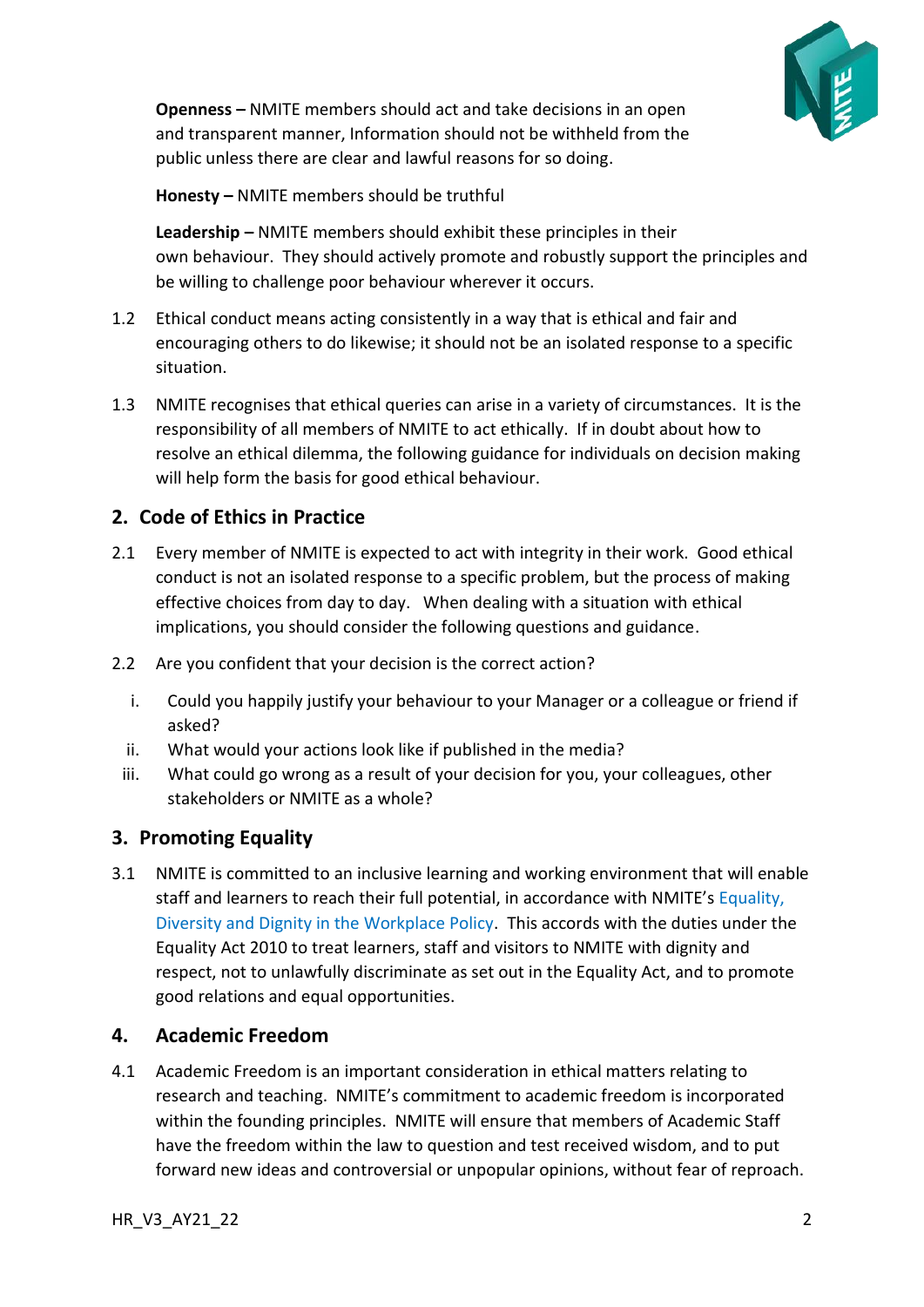

# <span id="page-2-0"></span>**5. Fundraising & Gifts**

- 5.1 The NMITE Senior Leadership Team has oversight of fundraising and gifts and very difficult ethical cases in these areas can be escalated to the Board of Trustees. The Head of Fundraising is responsible for all ethical matters in fundraising and gifts. Please see the Gift Acceptance Policy.
- 5.2 All gifts donated to NMITE should be directed and processed by the Fundraising team.
- 5.3 All potential donors and donations regardless of the potential gift amount should be discussed with the Head of Fundraising or their delegate at the earliest possible stage and before any donation is accepted.
- 5.4 Due diligence will be undertaken in respect of all single gifts greater than £99.99 and/or where the total value of donations amounts to more than £500,000. Potential reputational risks that result from negative public perception will be considered.
- 5.5 Any donor records maintained by NMITE will be kept confidential to the greatest extent possible. Donors have the right to see their own donor record and challenge its accuracy. NMITE will not sell either its donor or alumni lists to any third parties.
- 5.6 Donors accept that the management and governance of programme and/or activities funded through Fundraising, rests solely with NMITE.

### <span id="page-2-1"></span>**6. Finance & Procurement**

6.1 General oversight of ethical issues in NMITE finance is the responsibility of the Chief Executive Officer. The Finance Director has the overall day to day responsibility of ethical compliance. NMITE uses the funds in alignment with the charitable status and ethical principles.

# <span id="page-2-2"></span>**7. Honest & Transparent Operations**

- 7.1 It is NMITE's Policy that all staff, learners, Trustees and volunteers working on behalf of NMITE conduct business without the use of corrupt practices or acts of bribery to obtain an unfair advantage.
- 7.2 All staff, Trustees and volunteers are required to recognise and declare activities or circumstances that might give rise to conflicts of interest or the perception of conflicts as it first arises, and to ensure that such conflicts are seen to be properly managed. Discussions should be held with the individual's Manager and a central record kept of any (perceived) conflict of interest.
- 7.3 It is an offence under the Bribery Act 2010 for members of staff, learners, Trustee of volunteers to accept, offer or give corruptly any gift or consideration (including hospitality) as an inducement or reward. Giving or receiving gifts, entertainment of hospitality in matters connected with NMITE business is acceptable provided they fall within reasonable bounds of value and occurrence.